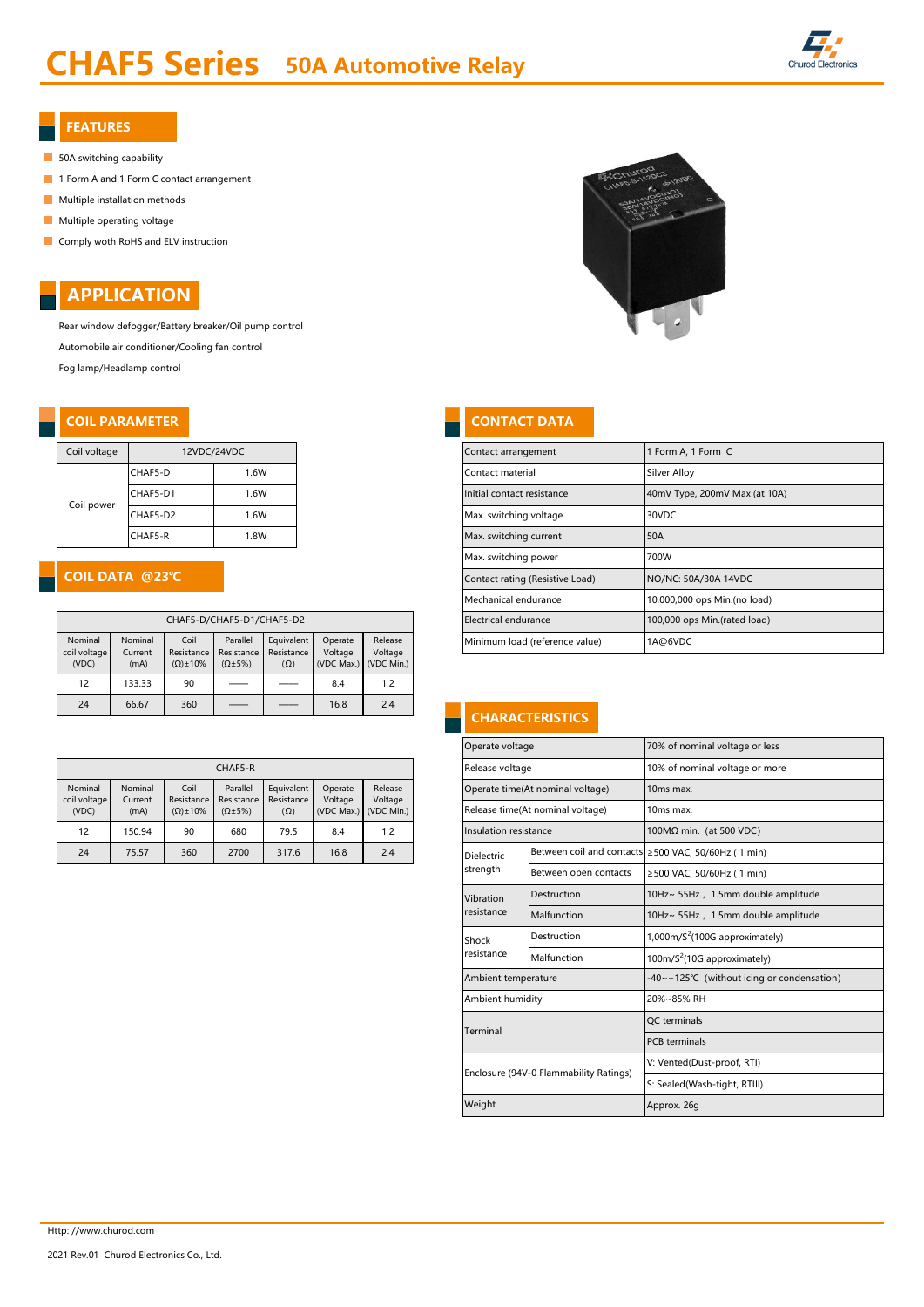ORDERING INFORMATION

|                                                                                                                            | CHAF5 | P | $-V$ | -1 | 12 | D | A | 2 | ,000 |  |  |  |
|----------------------------------------------------------------------------------------------------------------------------|-------|---|------|----|----|---|---|---|------|--|--|--|
| 1. Product Family                                                                                                          |       |   |      |    |    |   |   |   |      |  |  |  |
| 2.Terminal                                                                                                                 |       |   |      |    |    |   |   |   |      |  |  |  |
| (Blank): QC Terminal P: PCB Terminal                                                                                       |       |   |      |    |    |   |   |   |      |  |  |  |
| 3.Enclosure                                                                                                                |       |   |      |    |    |   |   |   |      |  |  |  |
| V: Vented(Dust-protected, RTI) S: Sealed(Wash-tight, RTIII)                                                                |       |   |      |    |    |   |   |   |      |  |  |  |
| 4.Number of Poles                                                                                                          |       |   |      |    |    |   |   |   |      |  |  |  |
| 1: 1 pole                                                                                                                  |       |   |      |    |    |   |   |   |      |  |  |  |
| 5. Rated Coil Voltage                                                                                                      |       |   |      |    |    |   |   |   |      |  |  |  |
| 12,24VDC                                                                                                                   |       |   |      |    |    |   |   |   |      |  |  |  |
| 6.Parallel component                                                                                                       |       |   |      |    |    |   |   |   |      |  |  |  |
| D: Without parallel component R: With resistor D1: With parallel diode(Anode on 86#) D2: With parallel diode(Anode on 85#) |       |   |      |    |    |   |   |   |      |  |  |  |
| 7. Contact Arrangement                                                                                                     |       |   |      |    |    |   |   |   |      |  |  |  |
| A: Form A(SPST) C: Form C(SPDT)                                                                                            |       |   |      |    |    |   |   |   |      |  |  |  |
| 8.Conact Material                                                                                                          |       |   |      |    |    |   |   |   |      |  |  |  |
| 2: $AgSnO2$                                                                                                                |       |   |      |    |    |   |   |   |      |  |  |  |
| 9.Additional numbers and /or letters                                                                                       |       |   |      |    |    |   |   |   |      |  |  |  |
| 000-999, AAA-ZZZ, aaa-zzz or blank, which does not represent electrical changes, only for specific customer requirements   |       |   |      |    |    |   |   |   |      |  |  |  |

### OUTLINE DIMENSION







#### PCB Terminal







Remarks:

1)The reference tolerance in outline dimension:

outline dimension ≤1mm, reference tolerance is ±0.2mm;

outline dimension >1mm and ≤5mm, reference tolerance is ±0.3mm;

outline dimension >5mm, reference tolerance is ±0.5mm.

2)The reference tolerance for PC Board layout is ±0.1mm.

Http: //www.churod.com